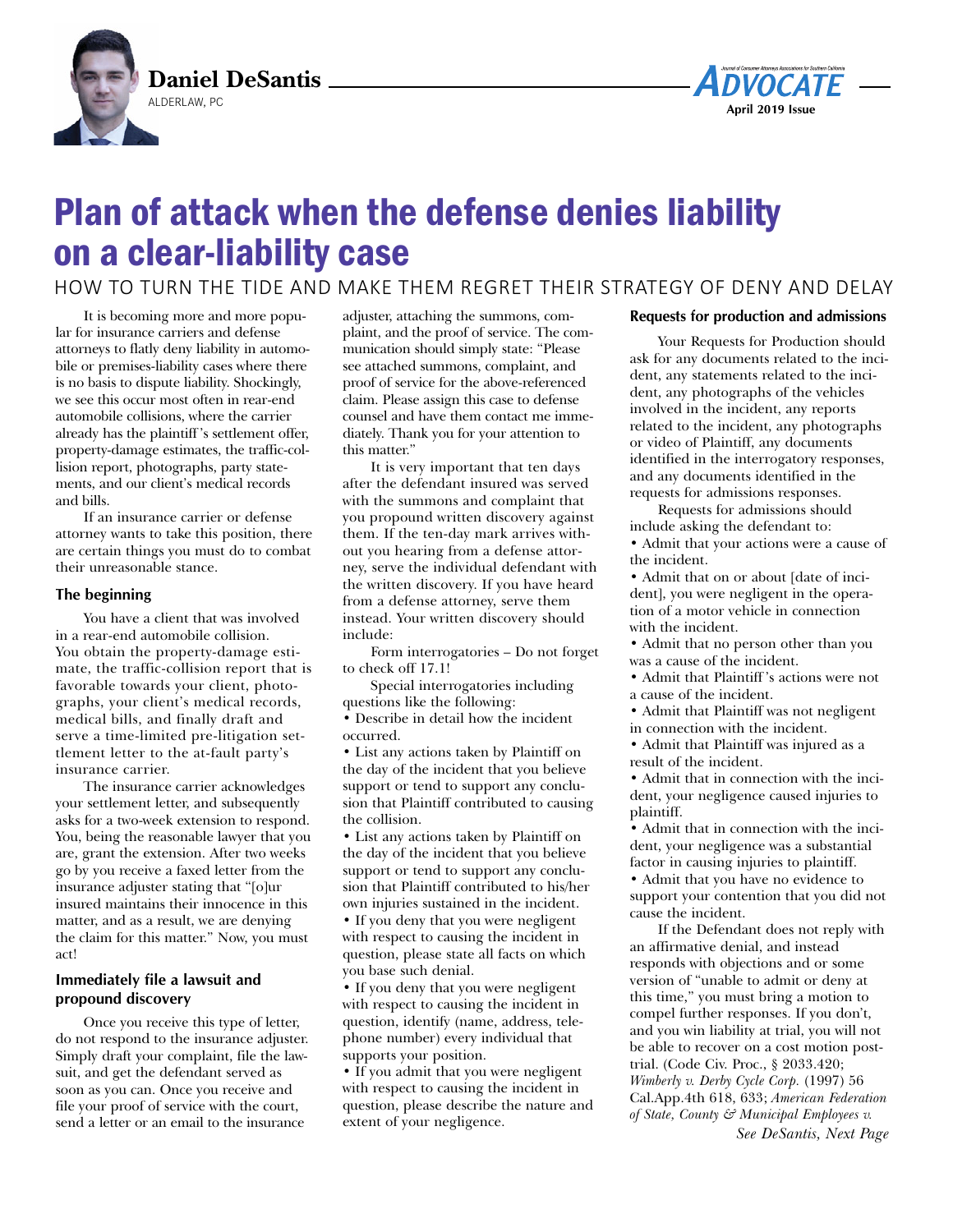

*Metropolitan Water Dist. of Southern Calif.* (2005) 126 Cal.App.4th 247, 268.)

## **Serve a 998 and communicate with the defense attorney**

Once a defense attorney has made an appearance in the case, serve him or her with a Statutory Offer to Compromise under section 998 of the Code of Civil Procedure for the defendant's policy limit, or if the case is truly not worth the limits, a reasonable amount within the insured's policy limits. Send a courtesy copy of the offer in an email with a message that resembles the following:

*"Dear Mr. or Ms. Defense Lawyer, Please find attached courtesy copy of Plaintiff's C.C.P. § 998 Statutory Offer to Compromise for \$X.* 

*The insurance company already has the following information on this claim in order to analyze the probable liability of its insured and whether a judgment in this case is likely to exceed the settlement offer: Plaintiff's comprehensive settlement offer, property damage estimates, the traffic collision report that is in Plaintiff's favor, photographs, party statements, and Plaintiff's medical records and bills.* 

*If your client's insurance company necessitates Plaintiff's deposition and/or a defense medical examination to further analyze the probable liability of its insured and whether a judgment in this case is likely to exceed this settlement offer, I am willing to waive statutory notice requirements for both Plaintiff's deposition and defense medical examination. However, please note, that no extension will be given on Plaintiff's pending C.C.P. § 998 Offer."* 

In the first paragraph, you are creating a further record of all the information that the insurance company has to evaluate the claim. In the second paragraph, you are holding their feet to the fire so that your client may not have to suffer from any more delayed justice. In my experience, once the defense attorney and adjuster get this communication, they move very quickly on the deposition and defense medical examination – funny how that happens!

Whether you do or do not hear from the defense in a couple of days, send them a follow-up email requesting status

of the above or thanking them for their expedience. Also include something like the following in your email message:

*"… Also, please offer two to three dates that you and your client are available for his or her deposition within the next three weeks. If I do not hear from you by the end of the week, I will have to unilaterally notice the deposition and move forward on that date and time. In the alternative, I am willing to forgo your client's deposition entirely if you stipulate to liability and agree to not call your client at trial."*

Here, you are making a record that they have or have not responded to your previous email. You are also giving the insurance company an opportunity to protect its insured from the killer deposition you are about to take of them and from the potential humiliation of being called to the witness stand in front of the jury at trial (i.e., damages in an insurance bad-faith action).

It's a win-win for us plaintiff lawyers – if the case goes to trial and you get an excess verdict, you have further evidence of the carrier's unreasonableness or, in the alternative, you have forced them to admit liability. (*Editor's note*: If you fail to grant an extension when the insurer asks for one to evaluate a pending settlement offer, you run the risk that in a later badfaith trial, the offer will not be found to be a "reasonable" one that triggers badfaith liability.)

#### **Defendant's deposition**

Assuming the insurance company has not settled with you yet, and they did not want to stipulate to your proposal, move forward with defendant's deposition at the earliest opportunity. Here is a general outline of questions and topics that you should be sure to hit on, in addition to the ordinary stuff:

*Rules of the road/Setup questions*

• Familiar with the rules of the road? • You had to learn the rules of the road when you studied for your California drivers license, correct?

• And you're familiar with the rule that [enter rule that was broken by the defendant]?

• You would agree that that rule of the road was created not only to protect you from harm, but also to protect against harm to other people on the road as well?

• And you would agree that if that rule is violated by a driver, that driver or other innocent people can get hurt?

• And you are a law-abiding citizen? • And you know the law entitles the injured party to be compensated for their

harms? • That's better than the "eye for an eye" system, right?

• So you would agree that if a driver violates one of the rules of the road, and as a result an innocent person gets hurt, the driver should accept responsibility for causing that harm so the injured innocent person can be properly compensated, right?

• That means that the driver who broke the rule of the road should apologize to the person they hurt?

• The driver should offer to pay for their medical bills?

• Offer to pay for the time the injured person was forced to miss work?

• And most importantly, offer to pay for the pain, anxiety, inconvenience, and loss of enjoyment of life that resulted from the driver's actions, right?

[Now you have set up the Defendant to look very unreasonable when you get into the facts of your case if he or she starts to backtrack on the very rules they just agreed with you about. Also, you have some great clips for your opening statement!]

#### *Flip the script - Defendant in Plaintiff's shoes*

• If the driver who broke the rule of the road has insurance, and his insurance company was denying responsibility for the crash – that would be unreasonable? • The insurance company, that you paid premiums to for these exact situations, is doing just that in this case, right?

• You don't want to be at this deposition? • You want them to cover you and pay

your policy, right? Attach the 998 to the record

• Have you seen this before?

• Do you know what it is?

• Without telling me the substance of the conversation, or who it was with, have

*See DeSantis, Next Page*